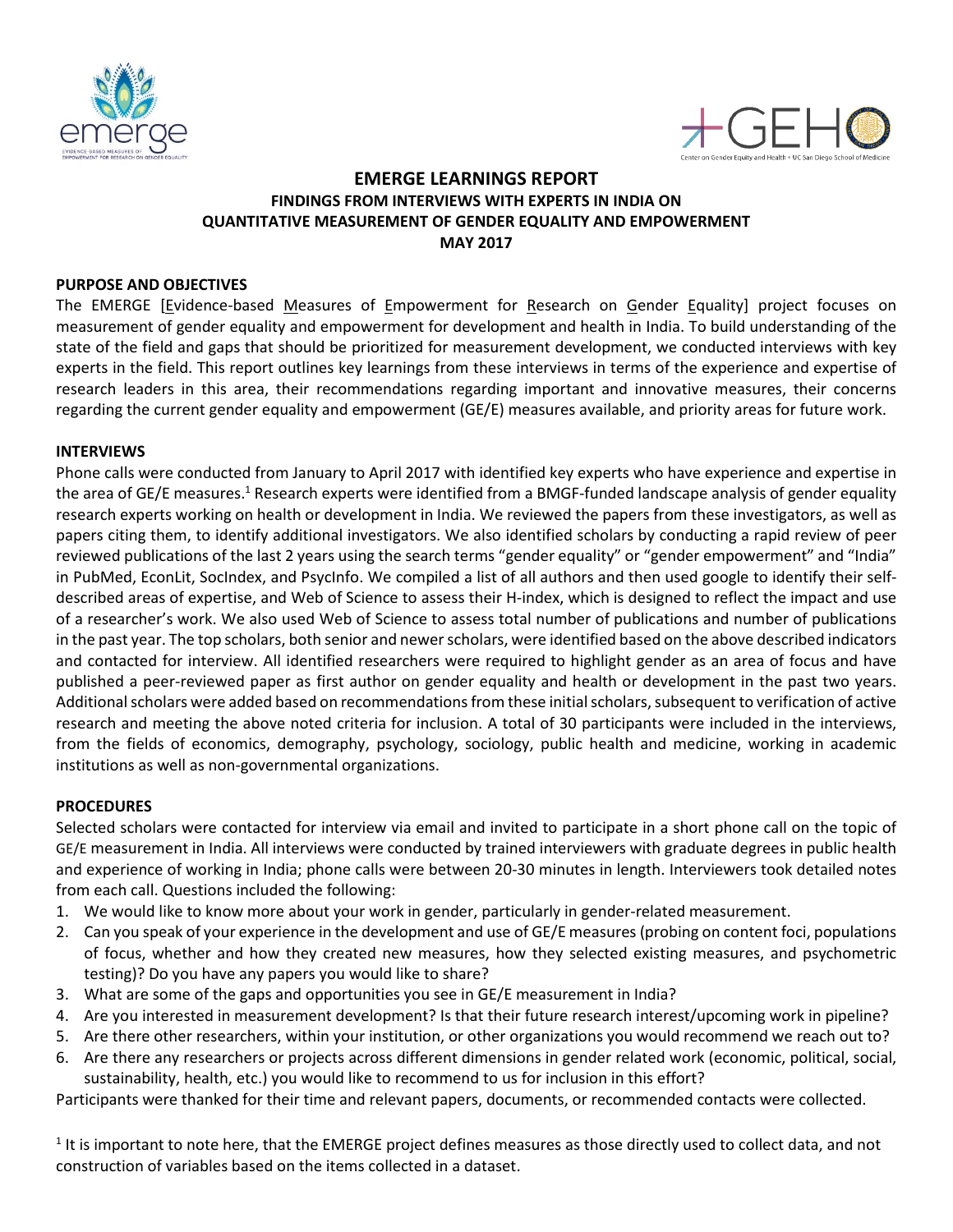## **KEY FINDINGS**

Good Measures and Measurement Experts Exist, but Science of Measurement Could Be Improved. Researchers largely felt that there were a number of good GE/E measures at the individual and household level in India. They noted the availability of high quality large scale data sets that include GE/E measures, and the use of these measures by numerous researchers since these were publically available data sets with measures in the areas of demography and public health (NFHS), education (ASER), agriculture (WEAI) and economics (IHDS). They also noted their and others' experiences with measure development historically, as well as index development using standard measures included in the publically available data sets. However, they additionally noted that measurement science including a standard of formative work and expert input for measure development as well as broad psychometric testing was not the norm, nor was it commonly trained in India. Additionally, much of the work highlighted GE/E measurement based on gender differentials in development outcomes (e.g., employment, education, asset ownership) rather than gender empowerment (e.g., decision-making control).

Age, Culture and Contextual Adaptations of Measures Are Needed. Many researchers highlighted that, while the large scale surveys have much to offer, the measures may not always fit the diverse populations of India. For example, items on financial control may assess women's control over clothing purchases, but some women or communities may not have clothing purchase as an option, due to culture or extreme poverty. Sensitive questions such as those on domestic violence or sexual behavior may also require different approaches; the more sensitive issues may require privacy and debriefing, approaches not always taken in large scale surveys. Age was also highlighted as an issue for greater tailoring, particularly in terms of reaching 11-14 year olds, which have been less considered in prior research efforts. Ensuring that items are developmentally tailored at their level of understanding and comfort is important.

Intersectionality Must be Considered, Particularly as Relates to Mental Health. Related to adaptation was the recommendation for measures that are attune to intersectionality and the greater disadvantage that is brought by social issues like being poor, lower caste, and less educated, in addition to being female. Researchers particularly highlighted the importance of understanding the unique vulnerabilities faced by socially marginalized adolescent girls, and the role of mental health issues for them and others contending with multiple forms of social restriction or oppression. Researchers noted that the intersection of social issues with mental health is not well understood in the Indian context, nor is the trauma of experiencing or even witnessing domestic violence. Some also noted that there is inadequate research to understand and measure the social norms that restrict women's mobility and autonomy, and how these too may contribute to mental health issues or limit access to mental health care. There is a lack of measures on gender as a structural determinant of mental health starting in adolescence and morphing into more serious problems later in life.

Education Research is Often Restricted to Gender Differences. Education research is largely restricted to gender differences in performance and advancement, without sufficient measurement of what creates or influences these observed differences. Additionally, researchers were concerned that many children, and disproportionately girls, are lost to surveys due to low attendance or drop out. More recently, education surveys have started looking at the availability of toilets and water at schools, as these directly affect girls' attendance and dropout. Researchers noted the need for the surveysto be expanded to capture how onset of menstruation and availability as well as accessto sanitary pads may affect girls' enrollment and dropout. Additionally, researchers recommended the need for focus on measures related to young girls' employability through education, and not just vocational skills. One researcher noted that youth surveys have documented that although girls save more than boys and as many girls have bank accounts as boys, far more number of boys had and operated their bank account independently compared to girls. Additional measures that can be more explicative regarding these types of observed findings are needed.

Time Use, Productivity and Labor Force Participation is a Major Focus. Researchers emphasized that an expansion of activity profile and time use by women is needed beyond the dichotomy of doing paid work and not doing paid work, to know how women spend their time as well as understand the various activities they do that may not be counted as full time paid work. There is currently no data on how much time women work at home or give to their family including unpaid work which is not included in female workforce participation rate. Measures do not count all the work women do and how much that contributes to the nation's GDP. Most commonly, part time agricultural work or home based agricultural work done by women is uncounted. Moreover, we still don't know much about women's power over economic resources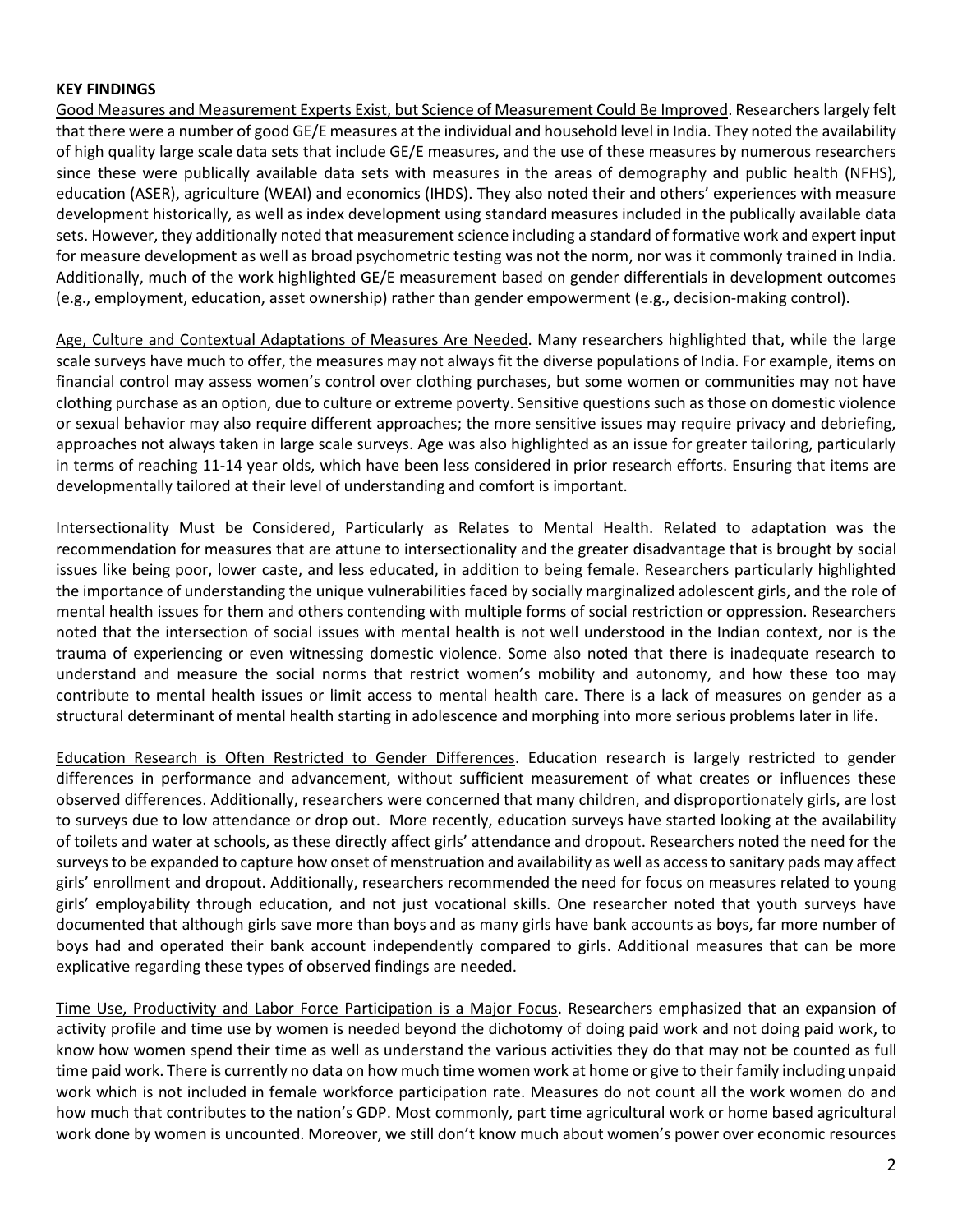like ownership of assets and access to resources such as land or credit. Many household surveys ask the head of a household questions on wealth including ownership of land and assets, negating women's perspectives on these. An individual level wealth index could help measure economic assets and ownership specific to women. There is women's economic empowerment measurement development and expansion, but more is needed. For example, while bank account assessment is seen across survey, credit data on women's bank accounts is not available. Additionally, as it remains the case that women are less likely to be employed or more likely to earn less than their male counterparts, better measures of women's household economic decision-making control are needed.

Among women in labor, there is a gap in understanding what constitutes work-related empowerment. Existing measures do not assess whether a woman's labor is exploitative in nature, or is not contributing to her empowerment or financial equity. To understand the impact of women in labor on empowerment, there may be a need to look at intermediary empowerment outcomes like increased agency leading to a more sustainable empowerment. Measures of women's economic partnerships and decision making control in agriculture and other livelihoods are also lacking. In a context of organizing for women's economic empowerment, and measurement of such organizing, Self Help Groups (SHGs), funded by the government of India's National Rural Livelihood Mission and/or by non-governmental organizations, were identified as being central. Researchers described the need to assess how microcredit, solidarity and collective organization in SHG networksinfluence gender equality and empowerment. Many researchers discussed a critical gap in capturing the process of empowerment for women and girls, particularly in the context of the SHGs which are designed to improve agency and action. They recommended measures of women's negotiation and action to understand the empowerment process.

Measures of Women's Political Engagement and Government Leadership are Weak. SHGs and their collective action were highlighted as important for supporting women's political engagement and leadership. Through SHGs, women connect to local panchayats and authorities, but measurement of these connections and their indications of empowerment or agency are needed. Researchers highlighted that women's leadership is a particularly understudied area, and that there is a need for greater understanding of the role of gender in leadership and how gender and caste may intersect to affect women's leadership. The role of policy in this realm, and measures of women's awareness and perceptions of these policies are needed. For example, there is reserved participation for women in government positions, which can be documented at the level of parliament, but is not so easily assessed for the *panchayat*, *zila parishad* and other local levels of government. Further, women can sometimes gain the political position but are controlled by their husband, and current measures such as counts of women's representation will not capture this concern. Similarly, implementation and influence on empowerment process of various legal and behavioral incentive based government efforts remains a concern.

Data on Gender-Based Violence Outside of Domestic Violence is Limited. While researchers recognized the availability of domestic violence data, there was much concern regarding the inadequate measures of sexual violence and autonomy. While the researchers knew of the sexual violence items on large scale surveys such as NFHS, there was a collective sense that sexual violence is not as well captured by these items resulting in underreporting, especially among adolescents and older women. They also noted the need to include broader measures of coercive sexual behavior, including private and public sexual harassment. Researchers also discussed the lack of measurement of attitudes, norms, and reactions to all forms of violence/harassment of women and girls, since media coverage on the issue has increased over the past few years. There has been a lot of general public discourse, and young men and women's groups' innovative campaigns, on these issues in India in recent years that are an important indicator of change and are not captured in measurement. Measurement from men and boys, as well as police and law enforcement officials, are particularly important to capture.

## **CONCLUSION**

Researcher knowledge, capacity, and interest in GE/E measures development in India is substantial and cuts across a number of domain areas, including economics (e.g. time use, labor force participation, asset ownership and control), household (e.g., domestic violence, household decision-making), health (sexual and reproductive health, mental health), and politics (e.g., political organizing and SHGs). Some good measures exist but gaps remain. Measures development science is nascent in India, but measurement use and index development from existing measures is common. Focus on GE/E measures development in the context of India would be timely and can build on extensive in country scientific capacities as well as substantial survey utilization at all scales and across diverse populations.